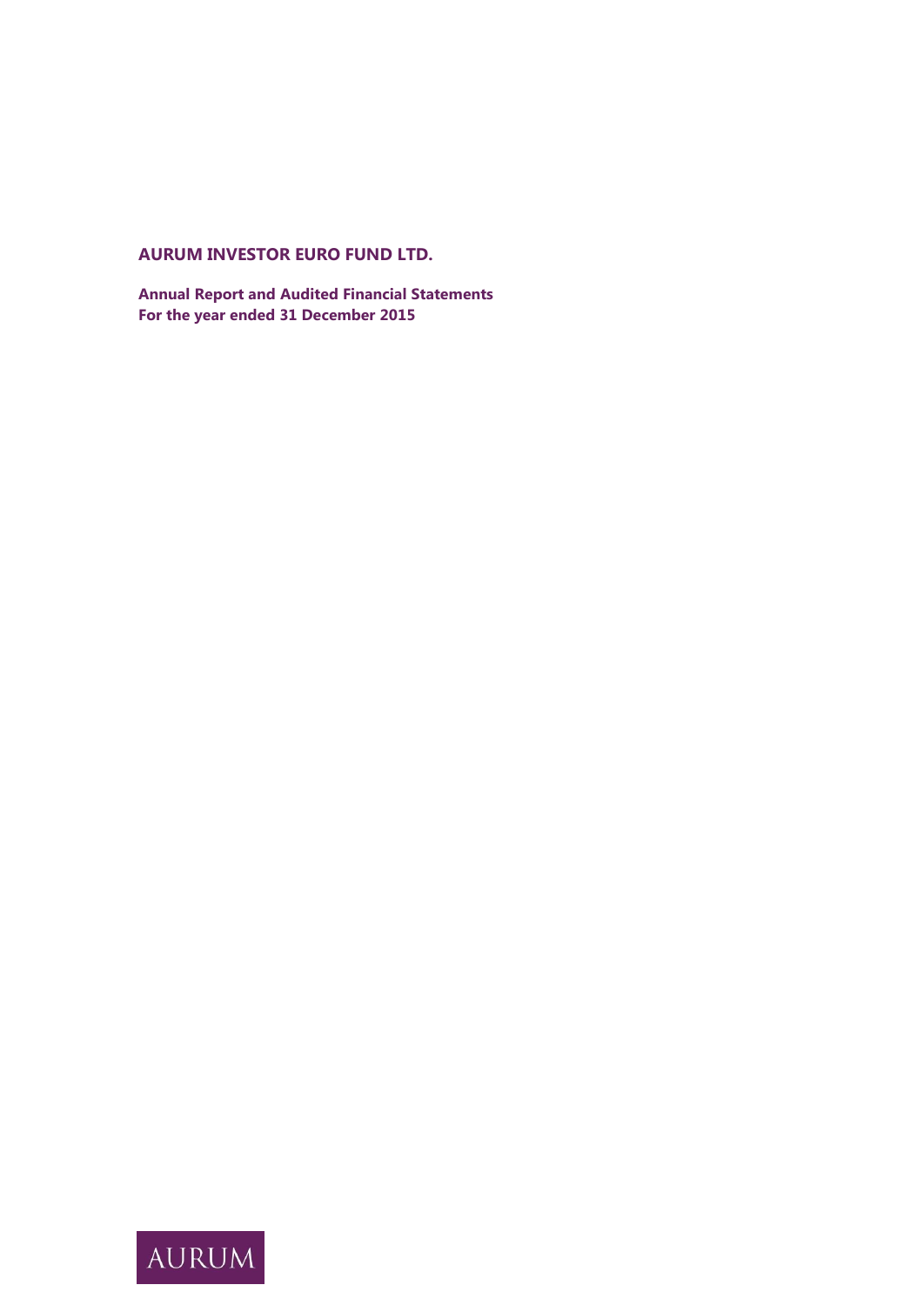# **Annual Report and Audited Financial Statements contents**

|                                                                       | Page     |
|-----------------------------------------------------------------------|----------|
| Directors and service providers                                       | $1 - 2$  |
| Directors' report                                                     | 3        |
| Independent Auditors' report                                          | 4        |
| Portfolio Statement as at 31 December 2015                            | 5        |
| Statement of Comprehensive Income for the year ended 31 December 2015 | 6        |
| Statement of Financial Position as at 31 December 2015                | 7        |
| Statement of Cash Flows for the year ended 31 December 2015           | 8        |
| Notes to the Financial Statements                                     | $9 - 18$ |

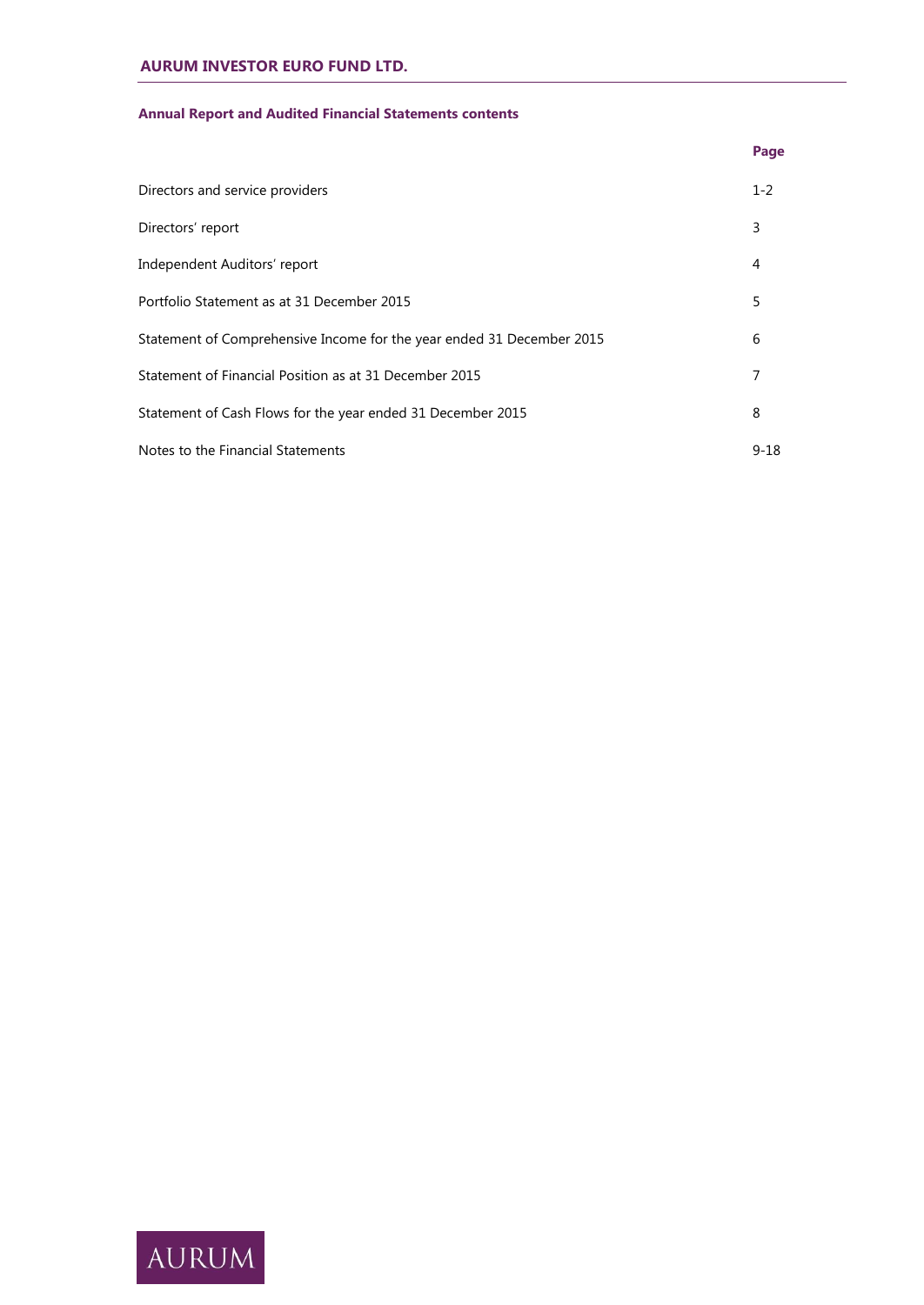| Company                                                     | Aurum Investor Euro Fund Ltd.<br>Aurum House<br>35 Richmond Road<br>Hamilton HM 08<br>Bermuda                                                                                                                                            |
|-------------------------------------------------------------|------------------------------------------------------------------------------------------------------------------------------------------------------------------------------------------------------------------------------------------|
| Directors                                                   | Dudley R Cottingham<br>Tina Gibbons<br>Adam Hopkin<br>Christopher C Morris<br>Clifford J Gundle<br>Meliosa O'Caoimh <sup>+</sup> (Resigned 31 December 2015)<br>Bronwyn Wright+<br>Fiona Mulhall <sup>+</sup> (Appointed 1 January 2016) |
|                                                             | *Independent Directors in accordance with Irish Stock Exchange listing requirements for Investment Funds                                                                                                                                 |
| Promoter<br>& Investment Adviser                            | Aurum Fund Management Ltd.<br>Aurum House<br>35 Richmond Road<br>Hamilton HM 08<br>Bermuda                                                                                                                                               |
| Custodian                                                   | Northern Trust Fiduciary Services (Ireland) Limited<br>George's Court<br>54-62 Townsend Street<br>Dublin 2<br>Ireland                                                                                                                    |
| Administrator<br>Sub-Registrar and<br><b>Transfer Agent</b> | Northern Trust International Fund Administration Services (Ireland) Limited<br>George's Court<br>54-62 Townsend Street<br>Dublin 2<br>Ireland                                                                                            |
| Bermuda Administrator,<br>Registrar & Secretary             | Global Fund Services Ltd.<br>Century House<br>16 Par-la-Ville Road<br>Hamilton HM 08<br>Bermuda                                                                                                                                          |
| Auditor                                                     | <b>KPMG</b><br><b>Chartered Accountants</b><br>1 Harbourmaster Place<br><b>International Financial Services Centre</b><br>Dublin 1<br>Ireland                                                                                            |
| Sponsoring Member<br>for Bermuda Stock<br>Exchange          | Continental Sponsors Ltd.<br>Century House<br>16 Par-la-Ville Road<br>Hamilton HM 08<br>Bermuda                                                                                                                                          |

# **Directors and service providers**

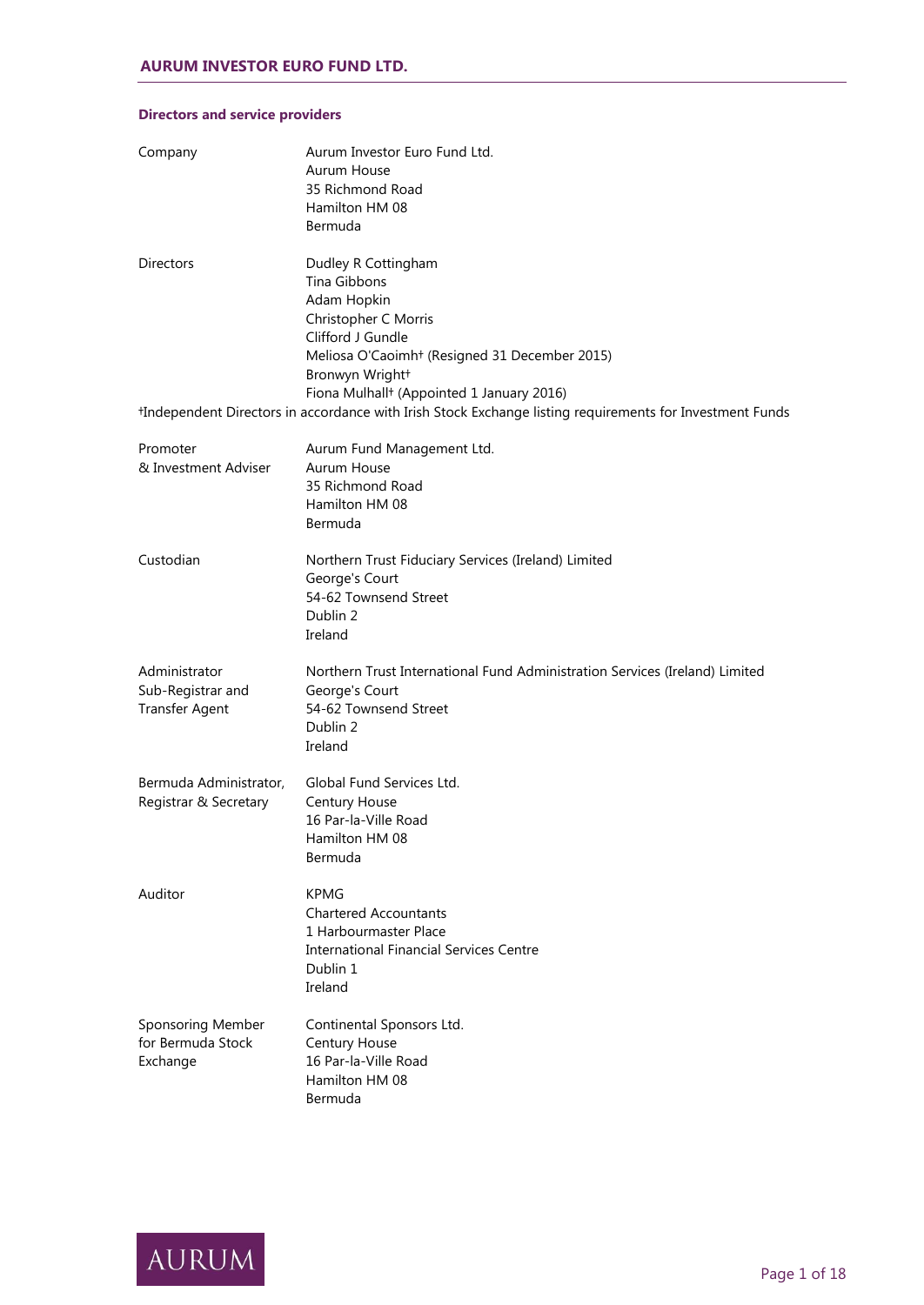# **Directors and service providers (continued)**

| Sponsoring Member<br>for Irish Stock<br>Exchange | J&E Davy<br>Davy House<br>49 Dawson Street<br>Dublin 2<br>Ireland                                                  |
|--------------------------------------------------|--------------------------------------------------------------------------------------------------------------------|
| Bermuda Legal Advisers                           | Conyers Dill & Pearman Limited<br>Clarendon House<br>2 Church Street<br>PO Box HM 666<br>Hamilton HM CX<br>Bermuda |

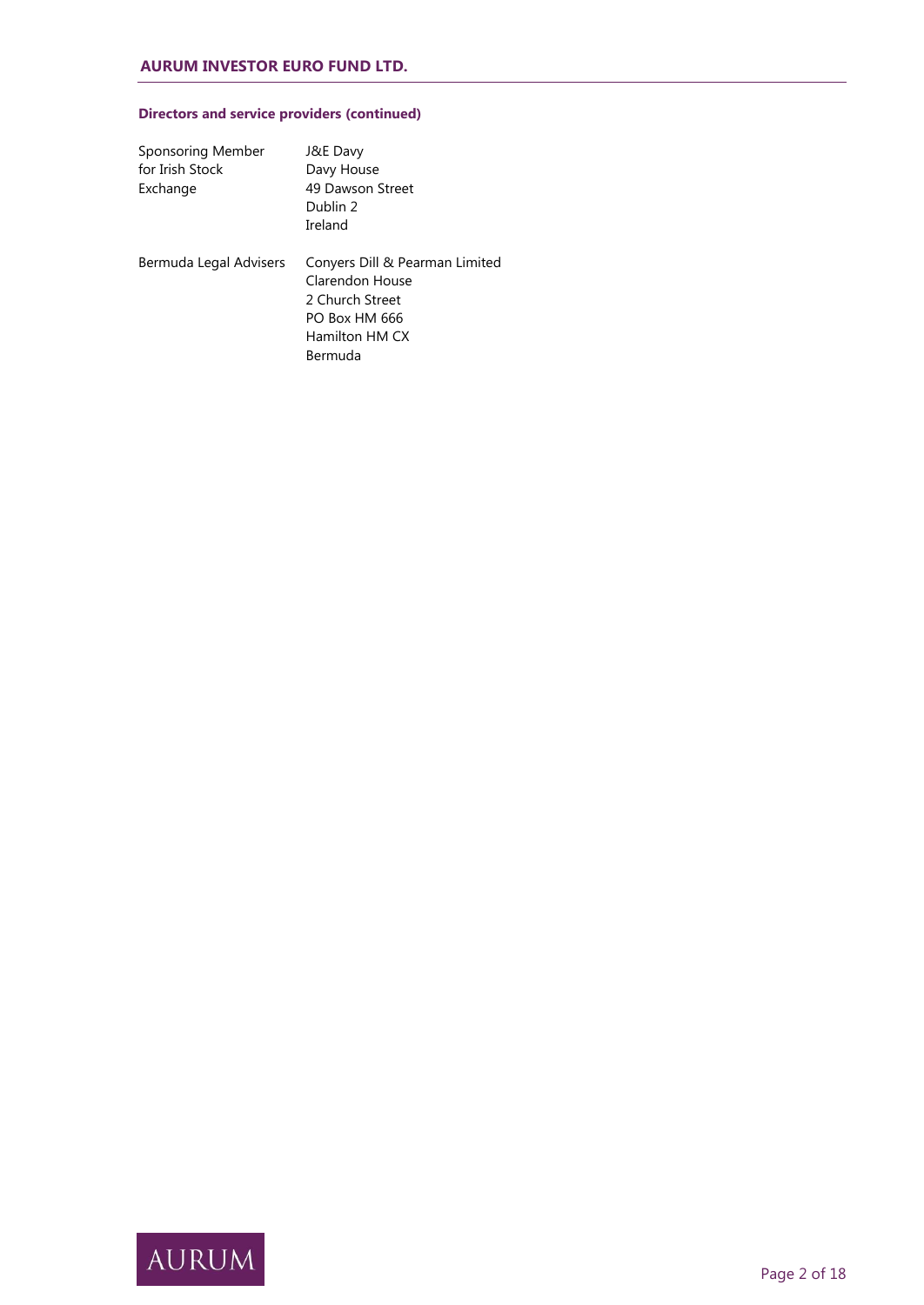## **Directors' report**

The Directors have the pleasure to present the audited financial statements of Aurum Investor Euro Fund Ltd. (the "Company" or the "Euro Fund") for the year ended 31 December 2015 and report as set out herein in respect of matters required by the Irish Stock Exchange and Bermuda Stock Exchange listing regulations.

#### Principal Material Changes

There have been no material changes in the objectives, strategies or key service providers of the Company during the year ended 31 December 2015.

#### Principal Activities

At 31 December 2015 the Net Asset Value ("NAV") per Participating Share for each class of share were as follows:

|                                      | <b>NAV per Participating Share</b> |            |  |
|--------------------------------------|------------------------------------|------------|--|
| <b>Share Class</b>                   | 31/12/2015                         | 31/12/2014 |  |
| Standard Euro Share Class Restricted | € 139.76                           | € 132.33   |  |

Shares of the Euro Fund are denominated in euro. The Euro Fund is one of three Feeder Funds (the "Feeder Funds") comprising the Euro Fund, Aurum Investor Sterling Fund Ltd. (the "Sterling Fund") and Aurum Investor Dollar Fund Ltd. (the "Dollar Fund") that invest in Aurum Investor Fund Ltd. (the "Master Fund"). The other Feeder Funds have sterling and US dollar denominated shares respectively. The Euro Fund is listed on the Irish and Bermuda Stock Exchanges.

The Feeder Funds must solely invest into Participating Shares of the Master Fund, except in the case of the Sterling and Euro Funds in respect of currency hedging. The Participating Shares of the Master Fund are valued in US dollars. The Sterling and Euro Funds whilst investing into US dollar denominated Participating Shares of the Master Fund will, by appropriate currency hedging, seek to protect the value of their shares in sterling and euro terms irrespective of movements in currency values between the US dollar and their respective currencies. The Master Fund pays the fees of Administrators, Custodian, audit, formation and minor out of pocket expenses and Directors' fees of all Funds. Each Fund will otherwise bear its own costs and liabilities.

The Company's performance is allied with the performance of the Master Fund. The Performance Review, the Market Review and Outlook for the Master Fund for the year ended 31 December 2015, contained within the annual report of the Master Fund, are appended to the Company's financial statements.

#### Remuneration

The Directors are considered to be the only identified staff for the purposes of the European Union (Alternative Investment Fund Managers) Regulations 2013. The Directors are entitled to remuneration for their services from the Master Fund, please refer to the accompanying Master Fund financial statements for details of remuneration paid to the Directors.

#### Connected parties

Transactions carried out with the Company by the Administrator, Investment Adviser, Custodian and Directors ("connected parties") must be carried out as if negotiated at arm's length. Transactions must be in the best interests of the Shareholders.

The Directors are satisfied all transactions with connected parties entered into during the year were conducted at arm's length prices.

## **Thanks**

We thank the Shareholders for their support and look forward to further opportunities for continued growth.

For and on behalf of Aurum Investor Euro Fund Ltd.

Director 8 March 2016

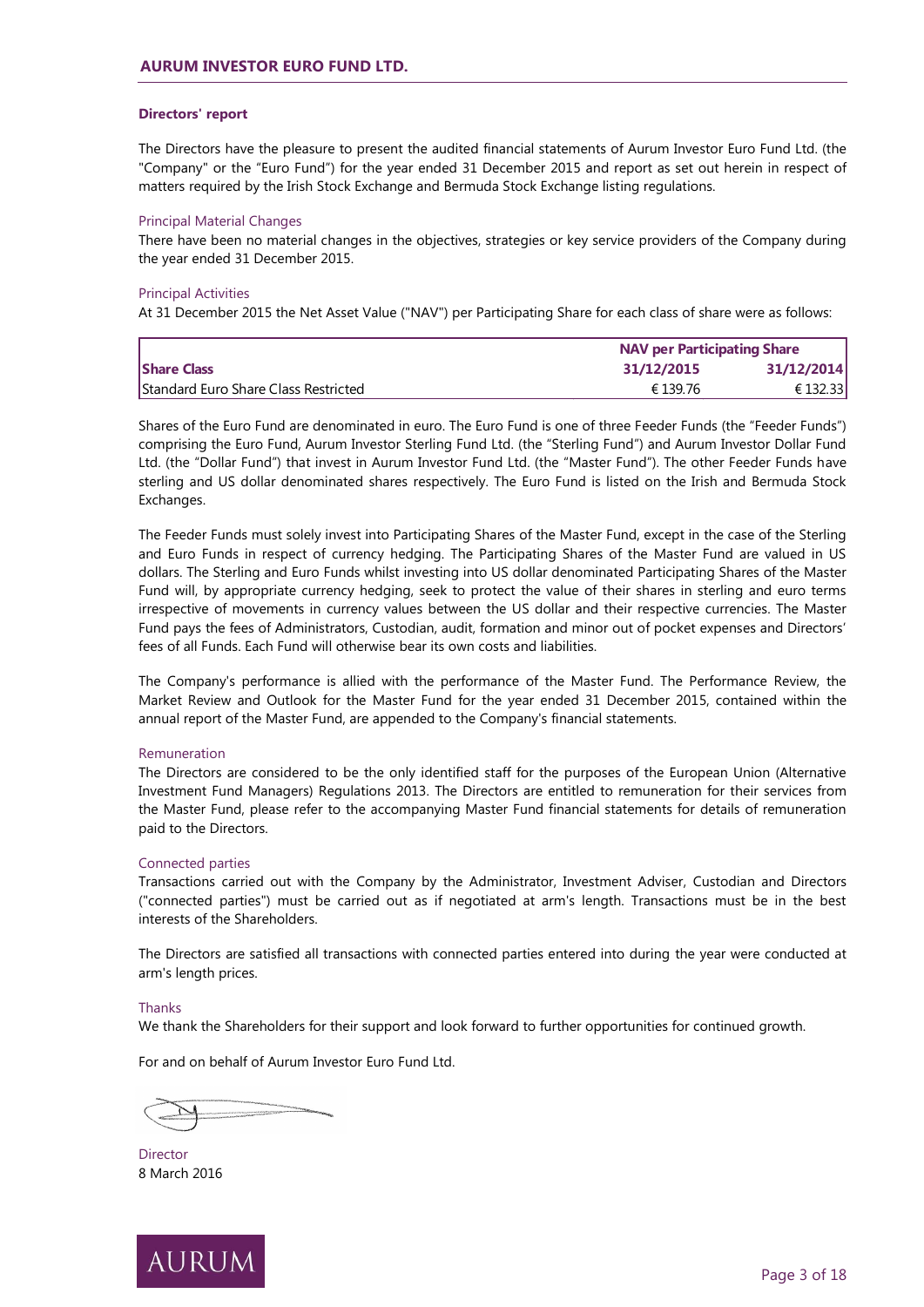# **Independent Auditors' Report to the Shareholders of Aurum Investor Euro Fund Ltd.**

# *Report on the Financial Statements*

We have audited the accompanying financial statements of Aurum Investor Euro Fund Ltd. (the "Company"), which comprise the Statement of Comprehensive Income for the year ended 31 December 2015, the Statement of Financial Position as at 31 December 2015, the Statement of Cash Flows for the year then ended, and notes, comprising a summary of significant accounting policies and other explanatory information.

This report is made solely to the Company's Shareholders, as a body, in accordance with the terms of our engagement. Our audit work has been undertaken so that we might state to the Company's Shareholders, those matters we are required to state to them in an Auditors' Report and for no other purpose. We do not accept or assume responsibility to anyone other than the Company's Shareholders, as a body, for our audit work, for this report, or for the opinions we have formed.

#### *Directors' Responsibility for the Financial Statements*

The Directors are responsible for the preparation and fair presentation of these financial statements in accordance with International Financial Reporting Standards, and for such internal control as they determine necessary to enable the preparation of financial statements that are free from material misstatement, whether due to fraud or error.

# *Auditors' Responsibility*

Our responsibility is to express an opinion on these financial statements based on our audit. We conducted our audit in accordance with International Standards on Auditing. Those standards require that we comply with ethical requirements and plan and perform the audit to obtain reasonable assurance about whether the financial statements are free from material misstatement.

An audit involves performing procedures to obtain audit evidence about the amounts and disclosures in the financial statements. The procedures selected depend on our judgment, including the assessment of the risks of material misstatement of the financial statements, whether due to fraud or error. In making those risk assessments, we consider internal control relevant to the entity's preparation and fair presentation of the financial statements in order to design audit procedures that are appropriate in the circumstances, but not for the purpose of expressing an opinion on the effectiveness of the entity's internal control. An audit also includes evaluating the appropriateness of accounting policies used and the reasonableness of accounting estimates made by management, as well as evaluating the overall presentation of the financial statements.

We believe that the audit evidence we have obtained is sufficient and appropriate to provide a basis for our audit opinion.

#### *Opinion*

In our opinion, the financial statements present fairly, in all material respects, the financial position of the Company as at 31 December 2015, and its financial performance and its cash flows for the year then ended in accordance with International Financial Reporting Standards.

# $H$   $\rho$  m  $\epsilon$

KPMG 1 Harbourmaster Place International Financial Services Centre Dublin 1 Ireland 8 March 2016

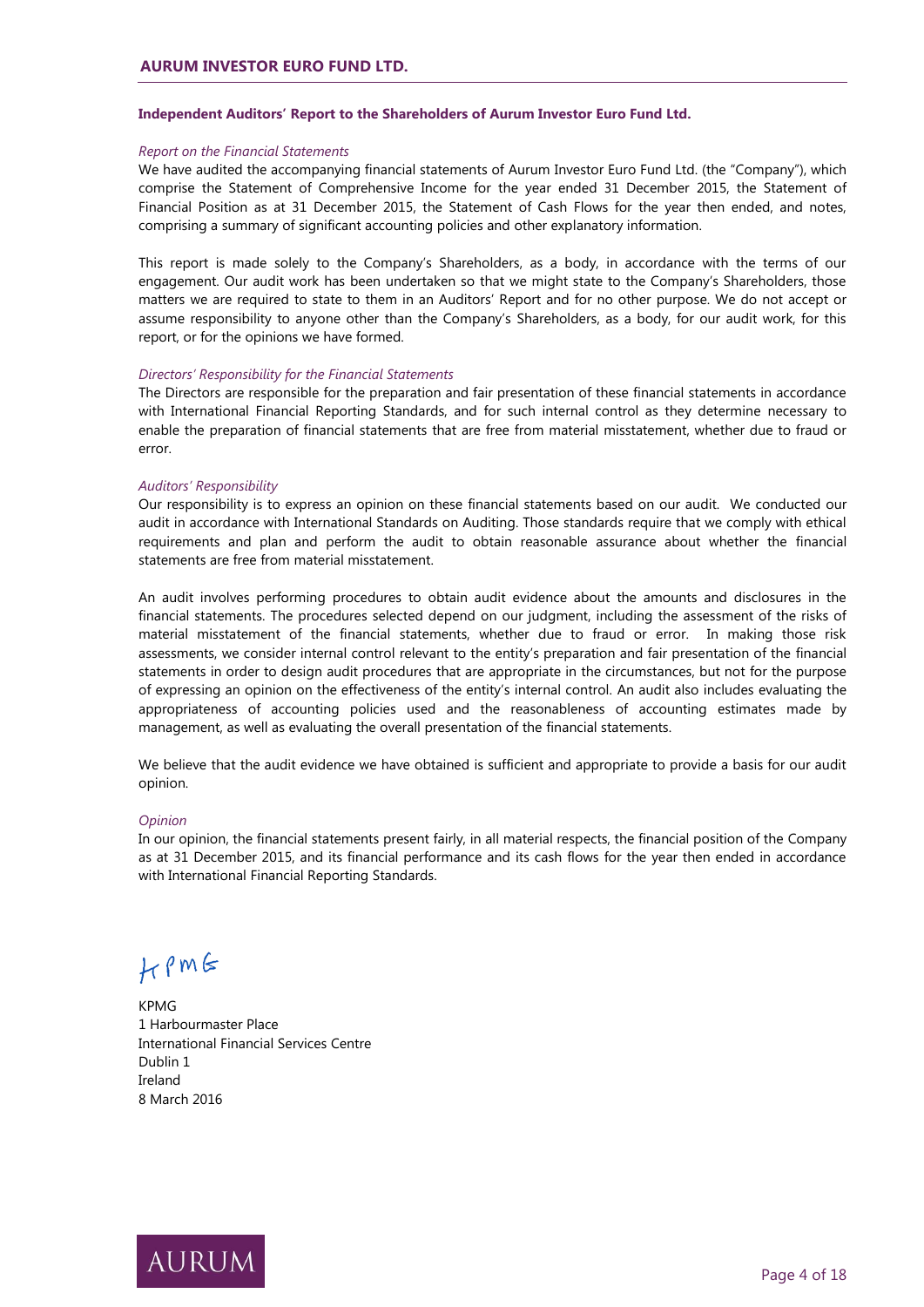# **Portfolio Statement**

as at 31 December 2015

|                          | 31 December 2015 |                      |          |                 | 31 December 2014  |          |  |
|--------------------------|------------------|----------------------|----------|-----------------|-------------------|----------|--|
|                          | Nominal holding  |                      |          | Nominal holding |                   |          |  |
|                          |                  | of shares Fair Value | % of NAV | of shares       | <b>Fair Value</b> | % of NAV |  |
|                          |                  | €                    | $\%$     |                 | €                 | $\%$     |  |
| Aurum Investor Fund Ltd. | 5,999            | 2,256,457            | 97.33%   | 18,572          | 5,778,297         | 103.69%  |  |
| Other assets             |                  | 65,767               | 2.84%    |                 | 690,353           | 12.39%   |  |
| Total assets             |                  | 2,322,224            | 100.17%  |                 | 6,468,650         | 116.08%  |  |
| Other liabilities        |                  | (3, 872)             | (0.17%)  |                 | (895, 993)        | (16.08%) |  |
| Total net assets         |                  | 2,318,352            | 100.00%  |                 | 5,572,657         | 100.00%  |  |

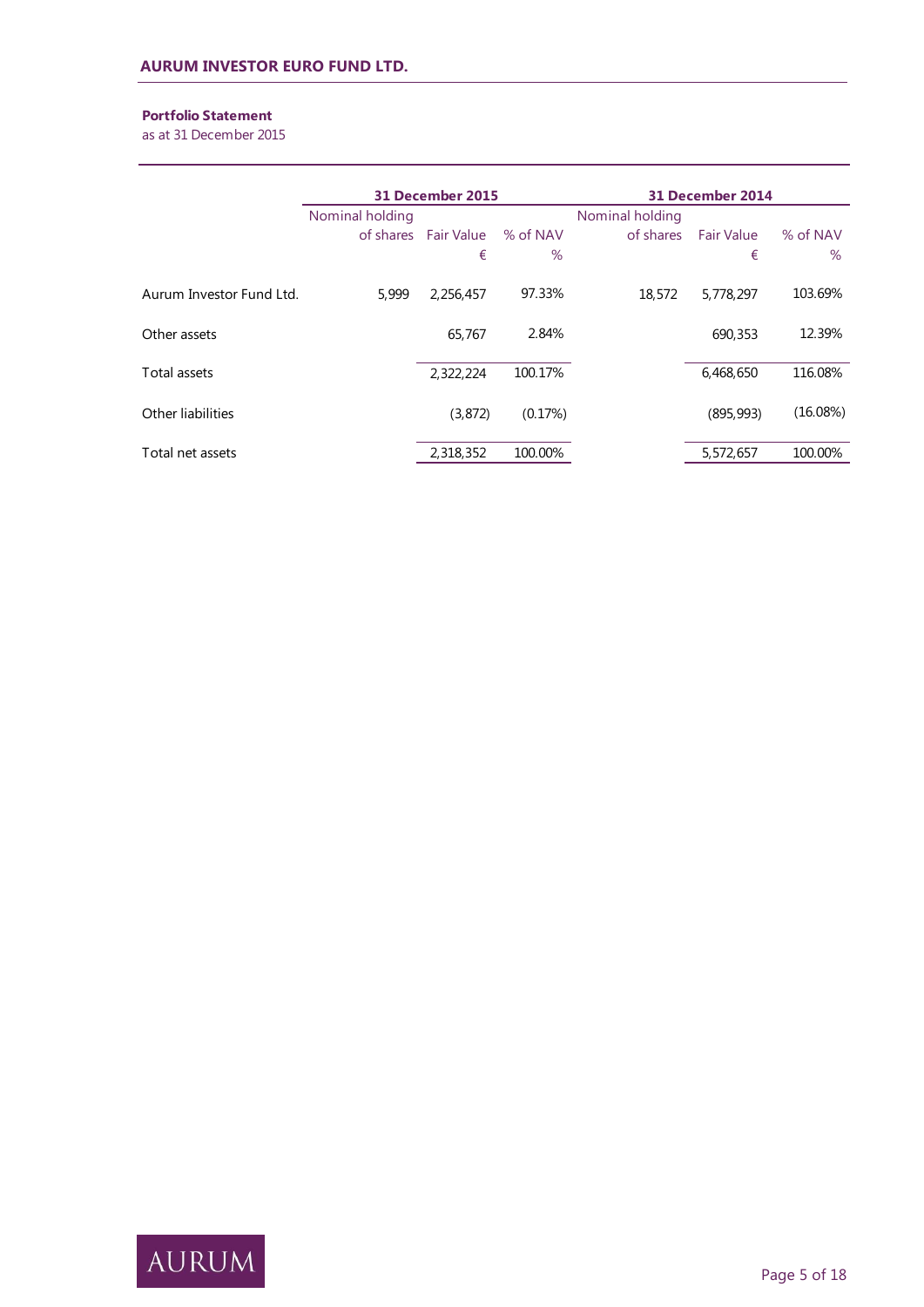# **Statement of Comprehensive Income**

for the year ended 31 December 2015

| 2014    |                                                                                     | 2015    |
|---------|-------------------------------------------------------------------------------------|---------|
| €       | note                                                                                | €       |
|         |                                                                                     |         |
|         | Gains from financial assets at fair value through profit or loss                    |         |
| 143,195 | Net gain on investments<br>2, 11                                                    | 335,325 |
| 143,195 | <b>Total revenue</b>                                                                | 335,325 |
|         |                                                                                     |         |
|         | <b>Operating expenses</b>                                                           |         |
| 93,773  | 3<br>Investment Adviser fees                                                        | 65,450  |
| $ \,$   | 3<br>Incentive fees                                                                 | 35,792  |
| 181     | Net interest expense                                                                | 473     |
| 93,954  | Total operating expenses                                                            | 101,715 |
|         |                                                                                     |         |
|         | Change in net assets attributable to holders of Participating Shares resulting from |         |
| 49,241  | operations                                                                          | 233,610 |

*The accompanying notes form part of these financial statements.*

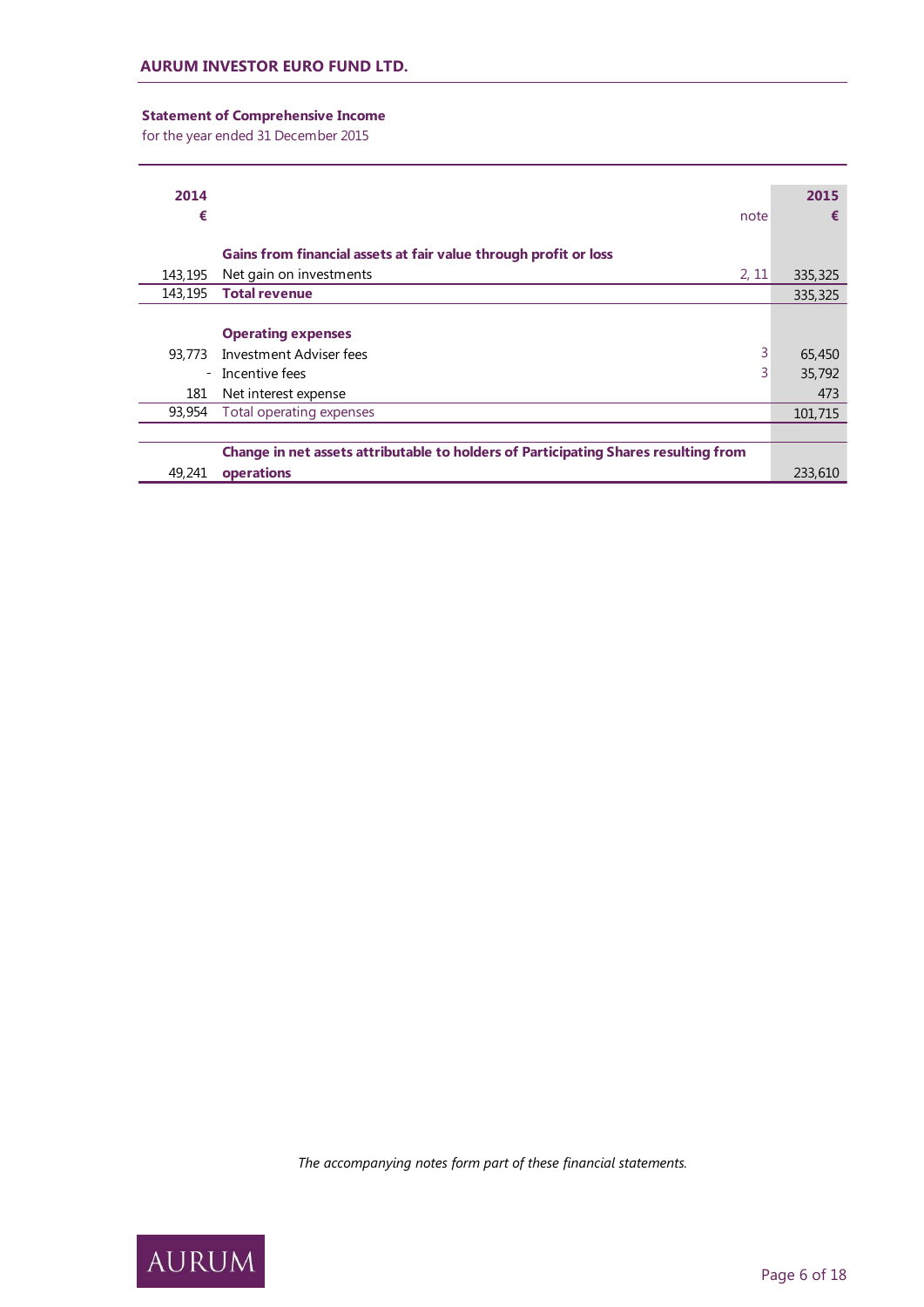# **Statement of Financial Position**

as at 31 December 2015

| 2014 |                                                                                       | 2015        |                |
|------|---------------------------------------------------------------------------------------|-------------|----------------|
| €    | note                                                                                  |             | €              |
|      | <b>Assets</b>                                                                         |             |                |
|      |                                                                                       |             |                |
|      | Financial assets at fair value through profit or loss                                 |             |                |
|      | 5,778,297 Investments at fair value<br>2.10                                           | 2,256,457   |                |
|      | 5,527 Unrealised appreciation on forward foreign exchange contracts                   | 9           |                |
|      | Financial assets measured at amortised cost                                           |             |                |
|      | 684,826 Cash and cash equivalents                                                     | 2<br>65,767 |                |
|      | 6,468,650 Total assets                                                                | 2,322,224   |                |
|      |                                                                                       |             |                |
|      | <b>Liabilities</b>                                                                    |             |                |
|      | Financial liabilities at fair value through profit or loss                            |             |                |
|      | 115,245 Unrealised depreciation on forward foreign exchange contracts                 | 9           |                |
|      | Financial liabilities measured at amortised cost                                      |             |                |
|      | 9,305 Investment Adviser fees payable                                                 | 3,872<br>3  |                |
|      | 771,443 Bank overdraft<br>2, 6                                                        |             |                |
|      | Total liabilities (excluding amounts attributable to holders of                       |             |                |
|      | 895,993 Participating Shares)                                                         | 3,872       |                |
|      |                                                                                       |             |                |
|      | 5,572,657 Net assets attributable to holders of Participating and Sponsor Shares<br>5 | 2,318,352   |                |
|      |                                                                                       |             |                |
|      | 5,572,655 Net assets attributable to holders of Participating Shares<br>5             | 2,318,350   |                |
|      |                                                                                       |             |                |
|      | <b>Equity</b>                                                                         |             |                |
|      | 2 Net assets attributable to holders of Sponsor Shares<br>5                           |             | 2              |
|      | 2 Total Equity                                                                        |             | $\overline{2}$ |

These financial statements were approved by the Directors on 8 March 2016 and signed on their behalf by:

Annophi

Director Director 8 March 2016 8 March 2016



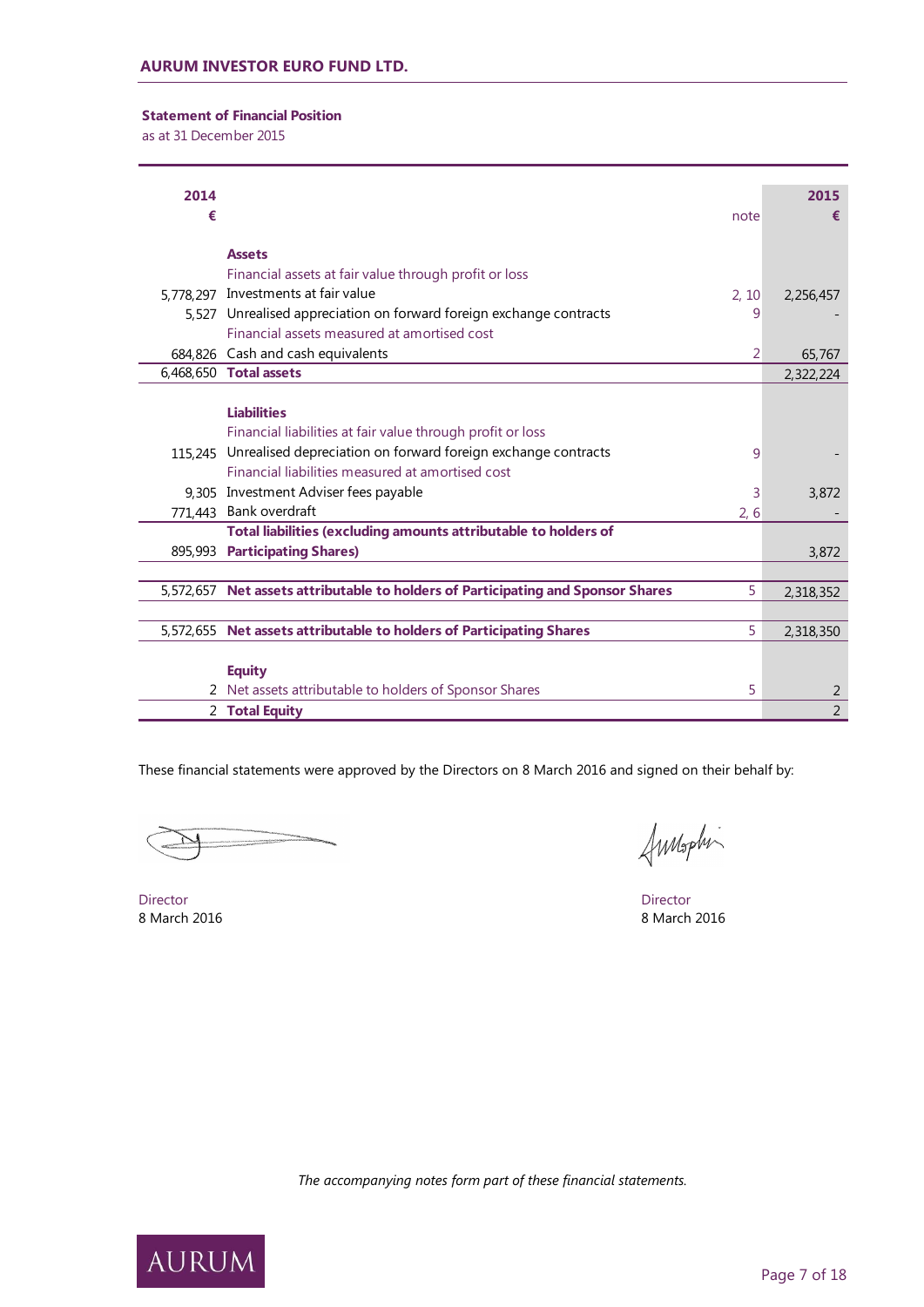# **Statement of Cash Flows**

for the year ended 31 December 2015

| 2014                     |                                                                    | 2015          |
|--------------------------|--------------------------------------------------------------------|---------------|
| €                        |                                                                    | €             |
|                          | <b>Cash flows from operating activities</b>                        |               |
|                          | Change in net assets attributable to holders of Participating      |               |
|                          | 49,241 Shares resulting from operations                            | 233,610       |
|                          | (578,032) Purchase of investments                                  | (118,094)     |
|                          | 2.891.011 Proceeds from sales of investments                       | 4,564,742     |
|                          | Adjustment for non cash items and working capital                  |               |
|                          | (471,303) Net unrealised (gain)/loss on investments and currencies | 272,979       |
|                          | (305,332) Net realised gain on investments                         | (1, 307, 505) |
|                          | Changes in operating assets and liabilities                        |               |
|                          | 9,305 Increase/(decrease) in payable                               | (5, 433)      |
|                          | 1,594,890 Net cash inflow from operating activities                | 3,640,299     |
|                          |                                                                    |               |
|                          | <b>Cash flows from financing activities</b>                        |               |
| $\overline{\phantom{0}}$ | Subscriptions for shares                                           | 53,005        |
|                          | (3,515,860) Redemption of shares                                   | (3, 540, 920) |
|                          | (3,515,860) Net cash outflow from financing activities             | (3,487,915)   |
|                          |                                                                    |               |
|                          | (1,920,970) Net (decrease)/increase in cash and cash equivalents   | 152,384       |
|                          |                                                                    |               |
|                          | 1,834,353 Cash and cash equivalents at the beginning of the year   | (86, 617)     |
|                          | (86,617) Cash and cash equivalents at the end of the year          | 65,767        |

*The accompanying notes form part of these financial statements.*

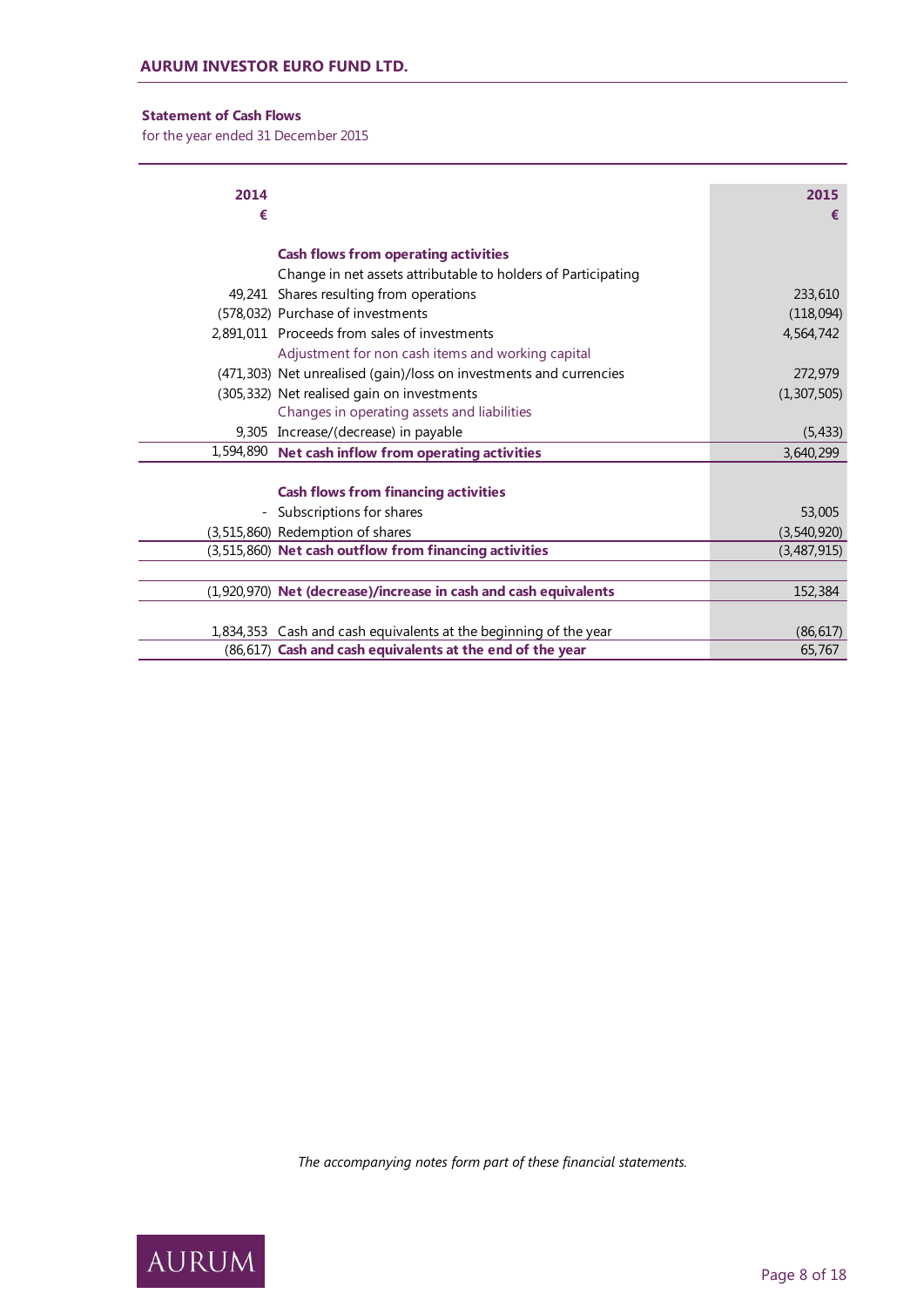## **1. General**

Aurum Investor Euro Fund Ltd. (the "Euro Fund" or the "Company") was incorporated in Bermuda on 30 October 2004 under the Bermuda Companies Act 1981 as amended and acts as an investment company.

The Company's investment objective is to achieve long-term capital growth by investing in the Participating Shares of the Master Fund. The annual report and audited financial statements of the Master fund for the year ended 31 December 2015 form an integral part of the financial statements and should therefore be read in conjunction with these financial statements.

The audited financial statements were approved by the Board of Directors on 8 March 2016.

#### **2. Significant Accounting Policies**

The significant accounting policies which have been applied are set out below.

#### Statement of compliance

The financial statements have been prepared in accordance with International Financial Reporting Standards ("IFRS") as issued by the International Accounting Standards Board ("IASB").

The accounting policies have been applied consistently by the Company and are consistent with those used in the previous year, other than for the effect of any new standards adopted.

#### Adoption of new accounting standards and amendments, including accounting policy changes

International Accounting Standard ("IAS") 24, "Related Party Disclosures" amendments adds an entity to the definition of key management personnel when that entity or any member of a group of which it is a party provides key management personnel services to the reporting entity or to the parent of the reporting entity and is effective for annual periods on or after 1 July 2014. Amounts incurred by the Company for the provision of key management personnel services by a separate management entity shall be disclosed. The amendment did not have any impact on the Company's financial position or performance.

#### New standards and interpretations applicable to future reporting periods

The Directors have considered all the upcoming IASB standards. There are standards and interpretations issued but not effective that have not been adopted in these financial statements:

 IFRS 9 "Financial Instruments", published in July 2014, will replace the existing guidance in IAS 39. It includes revised guidance on the classification and measurement of financial instruments, including a new expected credit loss model for calculating impairment of financial assets, and the new general hedge accounting requirements. It also carries forward the guidance on recognition and derecognition of financial instruments from IAS 39. IFRS 9 is effective for annual reporting periods beginning on or after 1 January 2018, with early adoption permitted.

Based on initial assessment, this standard is not expected to have a material impact on the Company.

#### Basis of preparation

The financial statements have been prepared on a historical cost basis except for financial instruments classified at fair value through profit or loss that have been measured at fair value.

The financial statements have been prepared on a going concern basis.

The functional currency of the Company is euro as the Directors have determined that this reflects the Company's primary economic environment. The presentation currency of the financial statements is also euro.

#### Assets and liabilities

#### *Investments*

The Company classifies its financial investments (assets and liabilities) into categories in accordance with IAS 39 "Financial Instruments: Recognition and Measurement".

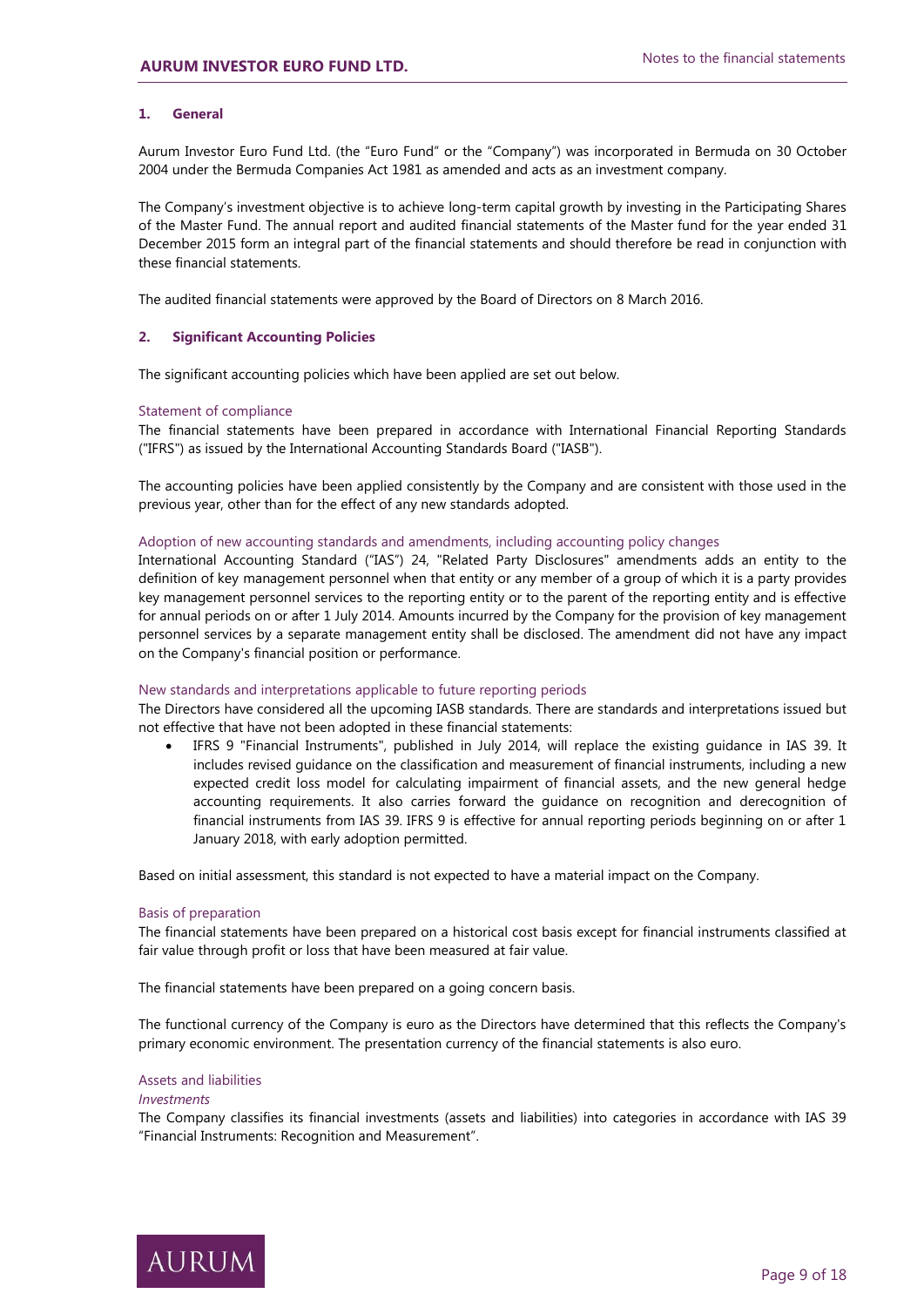## **2. Significant Accounting Policies (continued)**

#### Assets and liabilities (continued)

### *Financial assets designated at fair value through profit or loss*

The Company, on initial recognition, designates investments in the Master Fund at fair value through profit or loss as, in doing so, it results in more relevant information because the investments and related liabilities are managed as a group of financial assets and liabilities and performance is evaluated on a fair value basis and reported to key management personnel accordingly. The term financial assets designated at fair value through profit or loss include investments in the Master Fund. Fair value is the price that would be received to sell an asset or paid to transfer a liability in an orderly transaction between market participants at the measurement date.

Investments are recorded on the trade date at which point the Company becomes a party to the specific investment. Initial measurement of fair value is based on the transaction price at the trade date with any transaction costs being expensed immediately. After initial measurement any changes in fair value, and realised gains or losses, related to investments are recognised in the Statement of Comprehensive Income within net gain on investments.

# *Financial instruments at fair value through profit or loss classified as held for trading Forward Foreign Currency Contracts*

Forward Currency Contracts are categorised as held for trading as the Company does not designate any derivatives as hedges for hedge accounting purposes, as described under IAS 39.

The fair value of open forward currency contracts is calculated as the difference between the contracted forward rate and the current forward rate that would close out the contract on the valuation date. Gains or losses arising on the settlement of forward foreign currency contracts are included in the net gain on investments in the Statement of Comprehensive Income. Unrealised gains or losses on unsettled forward currency contracts are included on the Statement of Financial Position.

#### *Financial assets at amortised cost*

Loans and receivables are non-derivative financial assets with fixed or determinable payments that are not quoted in an active market and they are carried at amortised cost. The Company includes in this category cash and cash equivalents, amounts receivable from brokers, if any, and other receivables.

The amortised cost of a financial asset is the amount at which the instrument is measured at initial recognition (its fair value) adjusted for initial direct costs, minus principal repayments, plus or minus the cumulative amortisation, using the effective interest rate method, of any difference between the initial amount recognised and the maturity amount, minus any reduction for impairment.

#### *Financial liabilities at amortised cost*

The Company includes in this category expenses payable for investments purchased.

#### *Offsetting*

Financial assets and liabilities are offset and the net amount presented in the Statement of Financial Position when, and only when, the Company has a legal right to set off the recognised amounts and it intends to either settle on a net basis or to realise the asset and settle the liability simultaneously.

For the year ended 31 December 2015, and 31 December 2014, there were no financial assets or liabilities subject to enforceable master netting arrangements or similar agreements which would require disclosure.

#### *Derecognition*

A financial asset is derecognised when the Company loses control over the contractual rights that comprise that asset. This occurs when the rights are realised, they expire or they are surrendered. A financial liability is derecognised when the obligation specified in the contract is discharged, cancelled or it expires.

#### *Participating Shares*

Under IFRS, Participating Shares redeemable at the Shareholder's option are classified as financial liabilities and the format of the Statement of Financial Position reflects this in accordance with IAS 32 "Financial Instruments: Presentation". The net assets attributable to holders of Participating Shares are stated at the redemption amount on the reporting date without discounting.

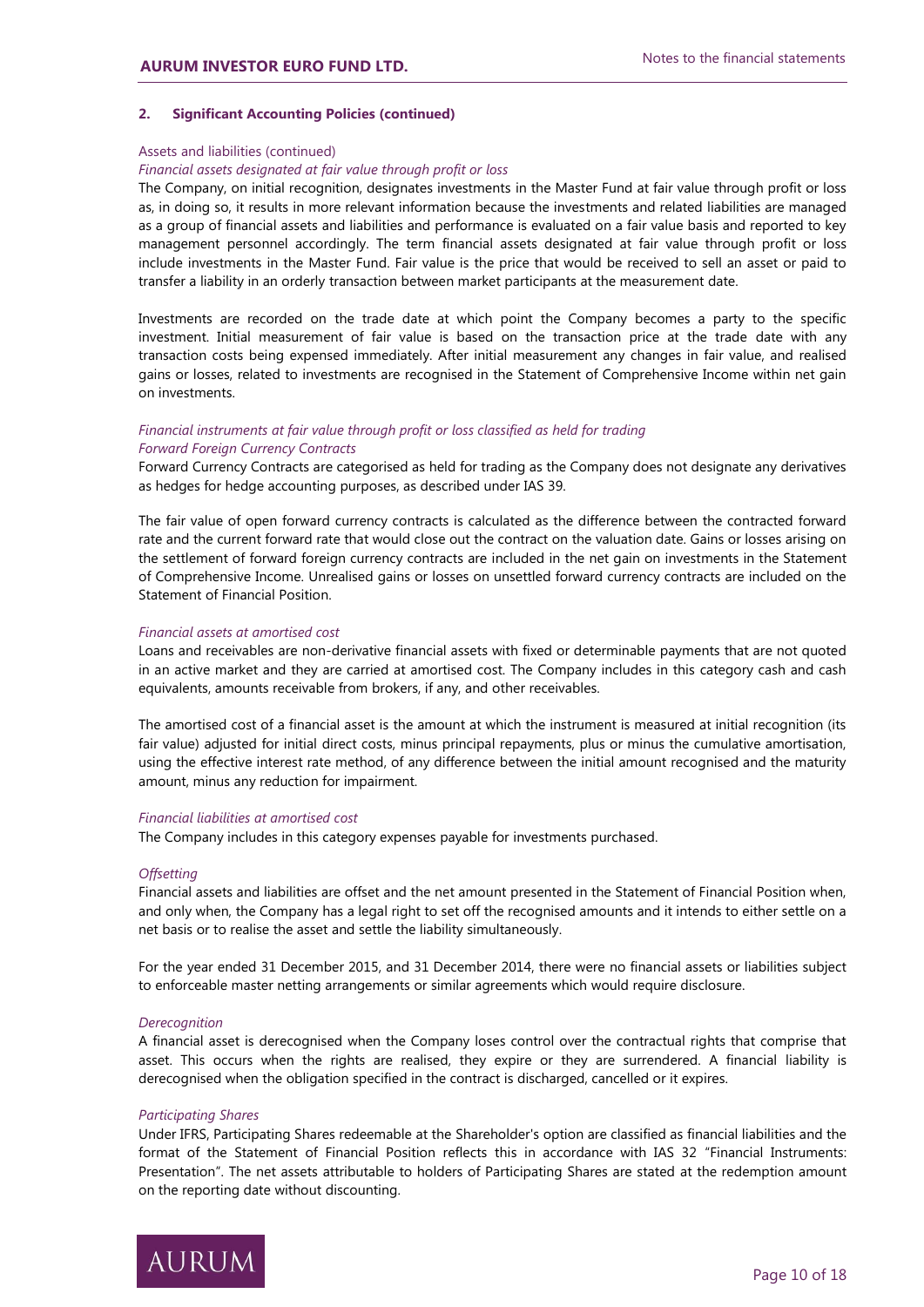## **2. Significant Accounting Policies (continued)**

#### Sponsor Shares

Sponsor Shares are classified as equity based on the substance of the contractual arrangements between the Company and the Sponsor Shareholder and in accordance with the definition of equity instruments under IAS 32. The Sponsor Shareholder's equity is stated at amortised cost.

#### Translation of foreign currencies

Transactions in currencies other than euro are recorded at the rate prevailing on the date of the transaction. At each reporting date, non euro denominated monetary items and assets and liabilities measured at fair value are retranslated at the rate prevailing on the reporting date. Foreign currency exchange differences related to investments at fair value through profit or loss are included in net gain on investments. All other differences are reflected in net profit or loss for the year.

#### Net gain on investments

Net gain on investments includes all realised and unrealised fair value changes and foreign exchange differences, but excludes interest.

Net realised gain on investments is calculated using the average cost method.

#### Interest Income

Interest income is recognised in the Statement of Comprehensive Income for all interest bearing instruments on an effective interest rate yield basis.

#### Cash and Cash Equivalents and Bank Overdrafts

Cash and cash equivalents comprise cash balances held at banks. The bank overdrafts are repayable on demand. In the Statement of Cash Flows, cash and cash equivalent represents the net of any cash and cash equivalent amount and any short term overdrafts which are repayable on demand and form an integral part of the Company's cash management.

#### Expenses

All expenses are recognised in the Statement of Comprehensive Income on an accruals basis.

# Significant accounting judgements and estimates

The preparation of financial statements in accordance with IFRS requires management to make estimates, judgements and assumptions that affect the reported amounts of assets and liabilities and disclosure of contingent assets and liabilities at the date of the financial statements and the reported amount of income and expenses during the year. Actual results could differ from those estimates.

Revisions to accounting estimates are recognised in the year in which an estimate is revised. The areas of estimates which have the most significant effect on the amounts recognised in the financial statements are disclosed within the Master Fund's financial statements in note 10 'Financial Instruments and Risk Exposure' and note 11 'Fair Value Measurement' of those financial statements.

#### Master Fund

The Master Fund is not considered to be a subsidiary of the Company as the Investment Adviser beneficially holds all general voting shares which give the holder the current ability to direct the activities that significantly affect the returns of both the Company and the Master Fund. IFRS 10 "Consolidated Financial Statements" single control model states that an entity has control over an investee when it is exposed, or has rights, to variable returns from its involvement with the investee and has the ability to affect those returns through its power over the investee. The Directors are satisfied that the Master Fund does not meet the definition of a subsidiary in accordance with IFRS 10.

#### Structured Entities

A structured entity is an entity that has been designed so that voting or similar rights are not the dominant factor in deciding who controls the entity, such as when any voting rights relate to administrative tasks only and the relevant activities are directed by means of contractual arrangements.

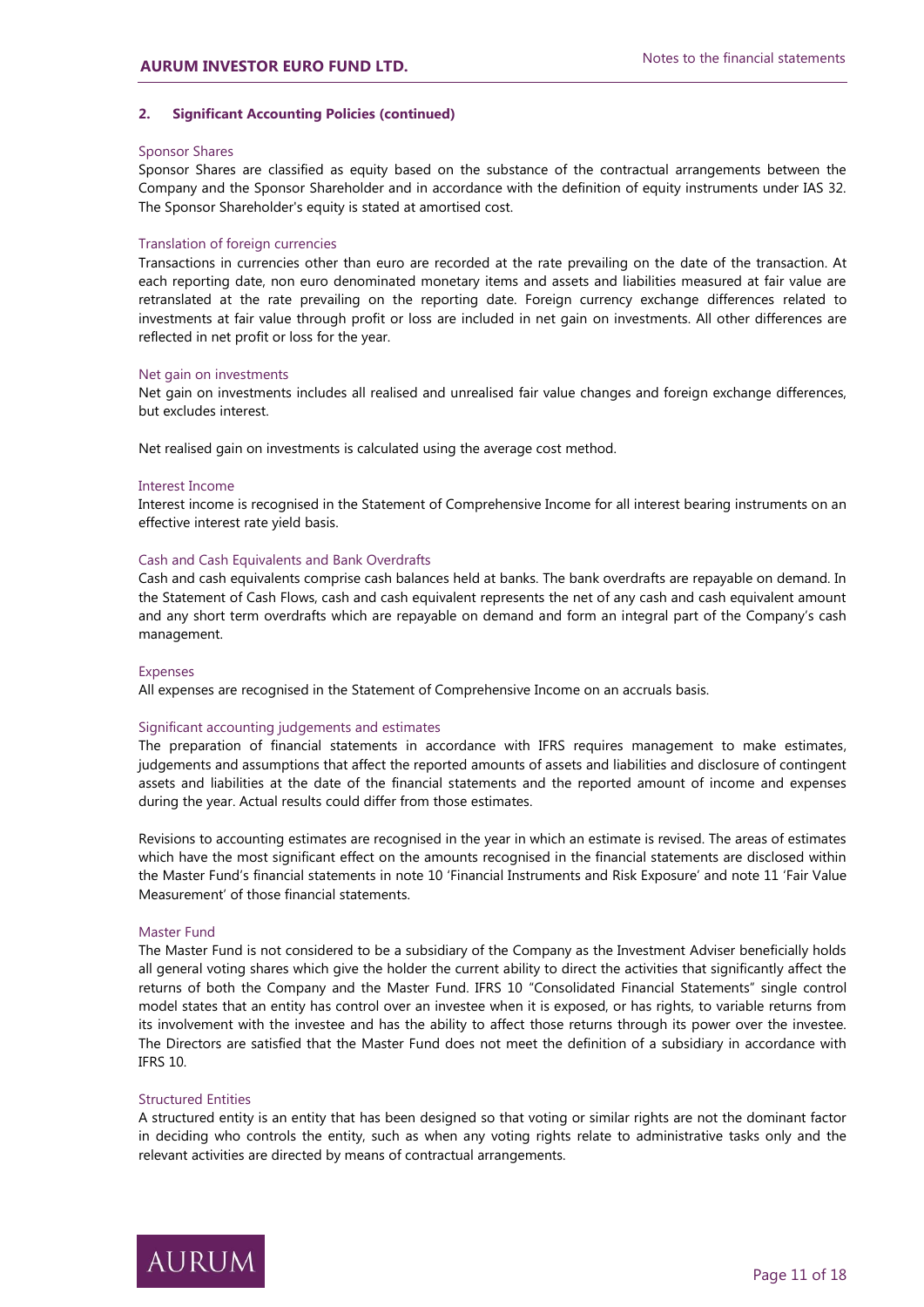# **2. Significant Accounting Policies (continued)**

# Structured Entities (continued)

A structured entity often has some or all of the following features or attributes; restricted activities, a narrow and well-defined objective, such as to provide investment opportunities for investors by passing on risks and rewards associated with the assets of the structured entity to investors, insufficient equity to permit the structured entity to finance its activities without subordinated financial support and financing in the form of multiple contractually linked instruments to investors that create concentrations of credit or other risks.

The Company has determined that its investment in the Master Fund represents an investment in an unconsolidated structured entity. The Master Fund finances its operations by issuing redeemable shares which are puttable at the holders' option and entitle the holder to a proportional stake in the Master Fund's net assets. The change in fair value of the Company's holding in the Master Fund is included in the Statement of Comprehensive Income within net gain on investments.

The Directors believe that the requirements of IFRS 12 "Disclosure of Interests in Other Entities", in relation to structured entities, are observed by appending the Master Fund's financial statements to the Company's financial statements.

# **3. Investment Adviser and Incentive Fee**

From 1 April 2014, the Company pays the Investment Adviser an annual percentage fee (the "Investment Adviser Fee") and a performance related fee in respect of each class of share where certain performance criteria have been met (the "Incentive Fee"). Both the Investment Adviser Fee and Incentive Fee are calculated monthly and paid monthly in arrears. The Investment Adviser Fee and Incentive Fee are calculated based on a percentage of the Gross Asset Value of the Company as at the relevant month end.

The Gross Asset Value means the value of the assets of the Company at a valuation point less the liabilities and accrued expenses of the Company other than liabilities that relate to Investment Adviser Fees, Incentive Fees, Administrator Fees, Custodian Fees, Directors' Fees, Audit Fees, Formation Expenses and Sundry Expenses each as incurred with respect to the valuation period ending on such valuation point.

The Incentive Fee is equal to the number of Participating Shares in the Company multiplied by a percentage of the amount by which the Gross Asset Value per Participating Share on a valuation day exceeds the higher of:

- (i) The Base Value: the Net Asset Value per Participating Share on the Base Date increased by the relevant hurdle of 1/12 of the annualised hurdle rate multiplied by the number of performance fee periods since the last Base Date. The Base Date is the last valuation day in the immediately preceding calendar year or, if later, the first valuation day in respect of a share class; or
- (ii) The High Water Mark: the Net Asset Value per Participating Share on the last valuation day upon which an Incentive Fee was crystallised or, if higher, the initial Net Asset Value per Participating Share upon inception of that share class.

The percentage fees applicable to each share class are as follows:

|                                      | <b>Investment Adviser</b> |                      | <b>Incentive Fee</b> |
|--------------------------------------|---------------------------|----------------------|----------------------|
| <b>Share Class</b>                   | Fee                       | <b>Incentive Fee</b> | Hurdle               |
| Standard Euro Share Class Restricted | 2.00%                     | 15.00%               | 10.00%               |

In so far as the Master Fund invests in other Aurum Funds no fees are payable on the amount so invested in addition to those already charged by such Aurum Funds.

Prior to 1 April 2014, the Investment Adviser Fee and Incentive Fee were paid by the Master Fund. The Master Fund ceased to pay such fees as of that date. Please refer to the Master Fund's financial statements for notes to the financial statements regarding fees paid by the Master Fund.

# **4. Fees**

The Company pays no direct fees other than the Investment Adviser Fee and Incentive Fee outlined in note 3. Please refer to the accompanying Master Fund's financial statements for notes to the financial statements regarding fees paid by the Master Fund

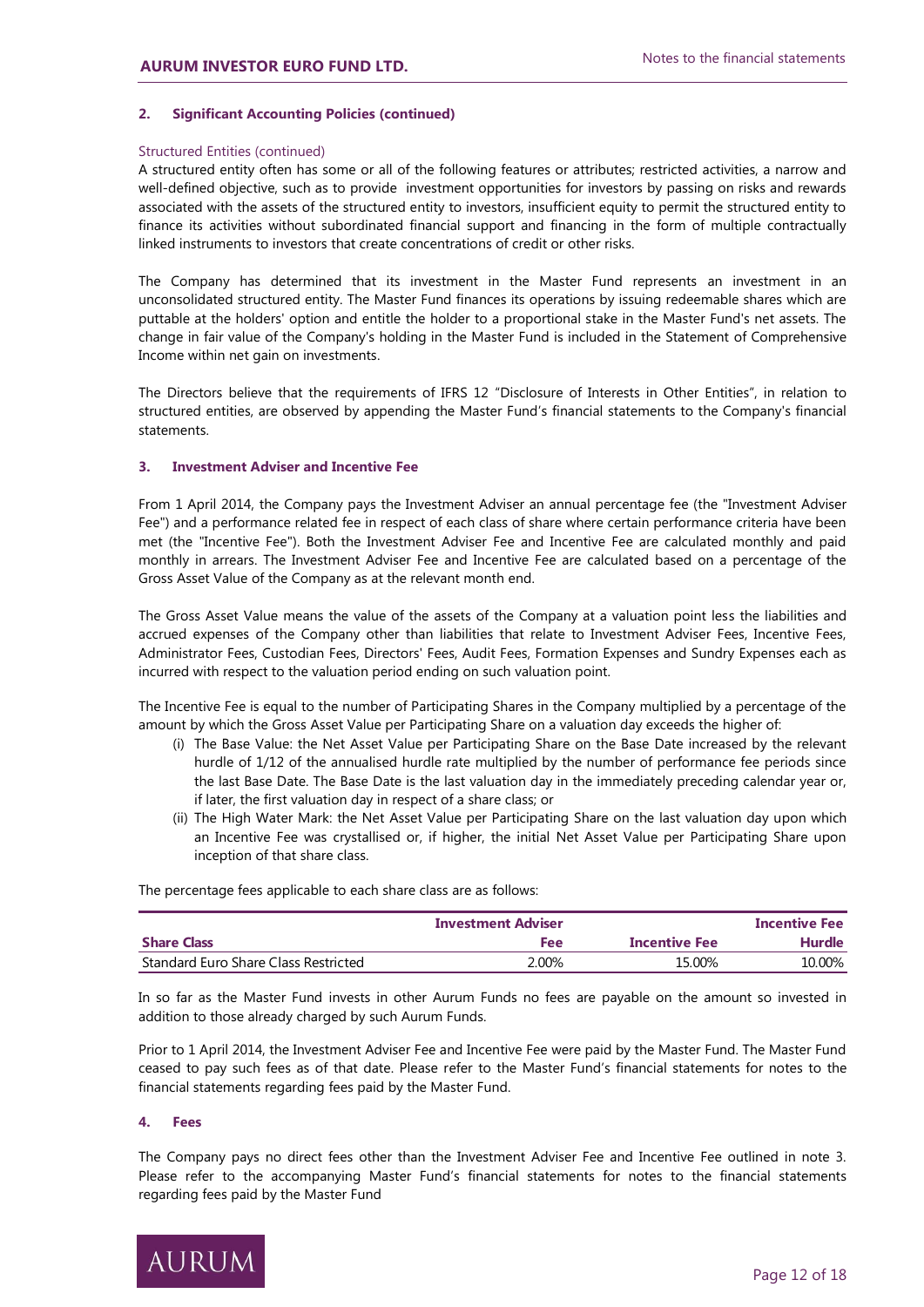# **5. Share Capital and Net Asset Value per Participating Share**

|                                                                                     | <b>December</b> | <b>December</b> |
|-------------------------------------------------------------------------------------|-----------------|-----------------|
|                                                                                     | 2015            | 2014            |
|                                                                                     |                 | €               |
| Authorised share capital of €0.002 par value per share                              |                 |                 |
| 1,000 Sponsor Shares (presented as equity in accordance with IAS 32)                |                 | $\mathcal{L}$   |
| 4,699,000 Participating Shares (presented as a liability in accordance with IAS 32) | 9,398           | 9.398           |
| <b>Authorised share capital</b>                                                     | 9,400           | 9.400           |

All of the Sponsor Shares have been issued to and are beneficially owned by the Investment Adviser.

The Sponsor Shares do not carry the right to participate in the assets of the Company in a winding up, except to the extent of repayment of par value paid in cash, nor in any dividends or other distribution of the Company so long as any Participating Shares are in issue.

The Participating Shares are entitled to receive, to the exclusion of the Sponsor Shares, any dividends which may be declared by the Board of the Company and, upon the winding up of the Company, their par value and any surplus remaining according to the rights and restrictions applicable to each share class after paying to the holders of the Sponsor Shares the par value of the Sponsor Shares (to the extent actually paid up in cash). The Sponsor Shares have the general voting powers of the Company and the holders of Participating Shares are entitled to receive notice of and attend all general meetings of the members.

|                                    | <b>Number of</b><br><b>Participating Shares</b> |                                      | Number of<br><b>Participating Shares</b> |
|------------------------------------|-------------------------------------------------|--------------------------------------|------------------------------------------|
| Opening at 1 January 2015          | 42,111.01                                       | Opening at 1 January 2014            | 55,941.08                                |
| Issued during the year             | 385.74                                          | Issued during the year               | 13,052.25                                |
| Redeemed during the year           |                                                 | (25,909.57) Redeemed during the year | (26, 882.32)                             |
| <b>Closing at 31 December 2015</b> | 16,587.18                                       | <b>Closing at 31 December 2014</b>   | 42,111.01                                |

The Net Asset Value per Participating Share is calculated by dividing the net assets attributable to holders of Participating Shares included in the Statement of Financial Position by the number of Participating Shares in issue at the year end according to the rights and restrictions applicable to each share class.

From time to time the Master Fund may invest in Investee Funds that may be part of an Initial Public Offering ("IPO"), gains or losses related to an IPO may not be attributed to Participating Shareholders that have elected to be treated as restricted persons under US FINRA rules 5130 and 5131 or failed to convert their shares into unrestricted shares. Therefore, such gains or losses are attributed to Participating Share Classes designated as 'Unrestricted' as they arise on a proportional basis.

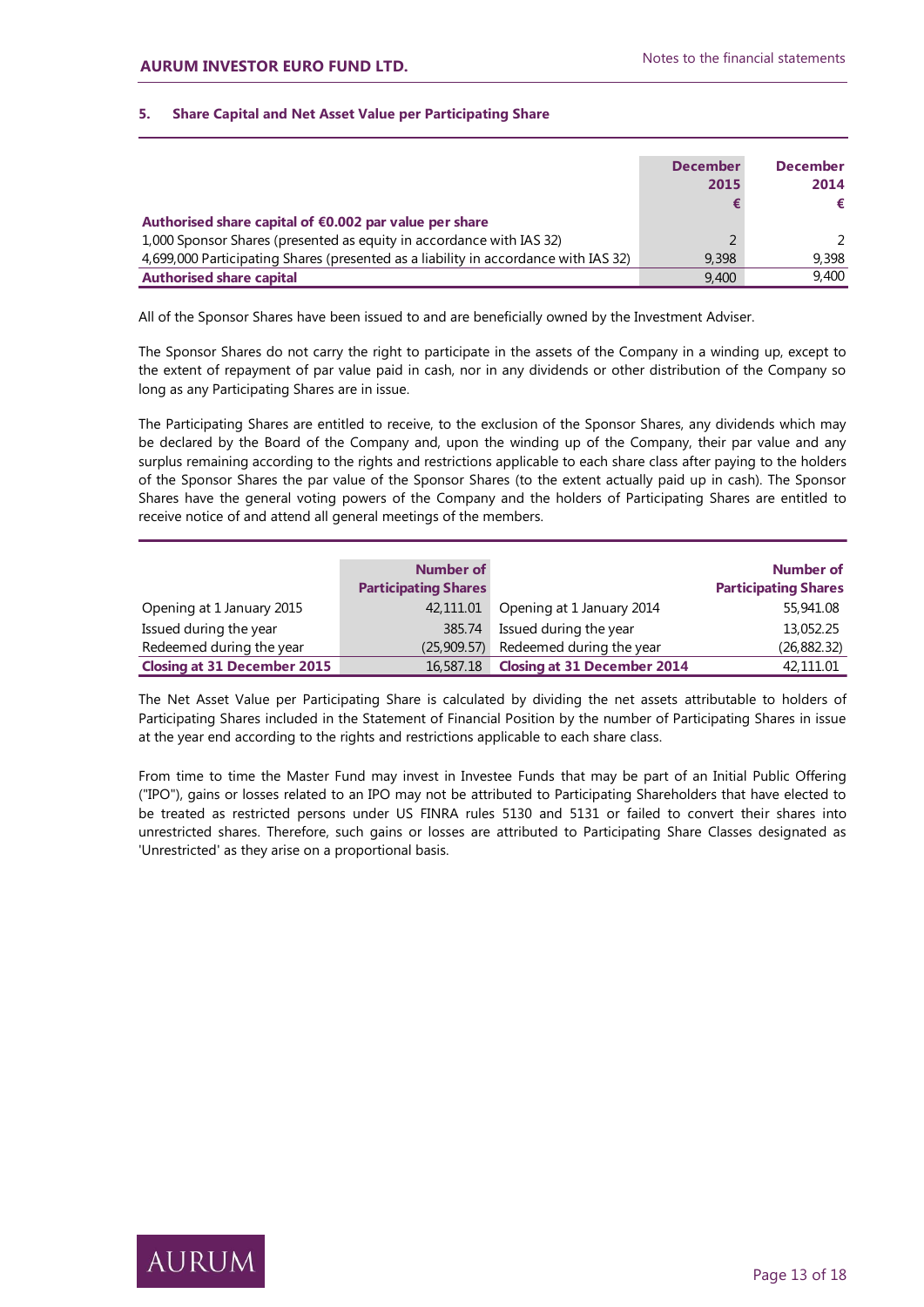# **5. Share Capital and Net Asset Value per Participating Share (continued)**

# **Statement of Changes in Sponsor and Participating Shares**

for the year ended 31 December 2015

|                                                                                                                                                                                                         | <b>Sponsor</b><br><b>Shares</b><br>€ | <b>Standard Euro</b><br><b>Share Class</b><br><b>Restricted</b><br>€ | <b>Total</b><br>€                             |
|---------------------------------------------------------------------------------------------------------------------------------------------------------------------------------------------------------|--------------------------------------|----------------------------------------------------------------------|-----------------------------------------------|
| <b>Balance at 1 January 2015</b>                                                                                                                                                                        | 2                                    | 5,572,655                                                            | 5,572,657                                     |
| Change in net assets attributable to holders of Participating<br>Shares resulting from operations<br>Subscriptions during the year<br>Redemptions during the year<br><b>Balance at 31 December 2015</b> |                                      | 233,610<br>53,005<br>(3,540,920)<br>2,318,350                        | 233,610<br>53,005<br>(3,540,920)<br>2,318,352 |
|                                                                                                                                                                                                         |                                      |                                                                      |                                               |
| Number of Participating Shares in issue                                                                                                                                                                 | n/a                                  | 16,587.18                                                            | 16,587.18                                     |
| <b>Net Asset Value Per Participating Share</b>                                                                                                                                                          | n/a                                  | 139.76                                                               | n/a                                           |

|                                                               |                | <b>Standard Euro</b> |               |
|---------------------------------------------------------------|----------------|----------------------|---------------|
|                                                               | <b>Sponsor</b> | <b>Share Class</b>   |               |
|                                                               | <b>Shares</b>  | <b>Restricted</b>    | <b>Total</b>  |
|                                                               | €              |                      |               |
| <b>Balance at 1 January 2014</b>                              | 2              | 7,329,299            | 7,329,301     |
|                                                               |                |                      |               |
| Change in net assets attributable to holders of Participating |                |                      |               |
| Shares resulting from operations                              |                | 49.241               | 49.241        |
| Subscriptions during the year                                 |                | 1,709,975            | 1,709,975     |
| Redemptions during the year                                   |                | (3,515,860)          | (3, 515, 860) |
| <b>Balance at 31 December 2014</b>                            | 2              | 5,572,655            | 5,572,657     |
|                                                               |                |                      |               |
| Number of Participating Shares in issue                       | n/a            | 42,111.01            | 42,111.01     |
|                                                               |                |                      |               |
| <b>Net Asset Value Per Participating Share</b>                | n/a            | 132.33               | n/a           |

# **6. Bank Overdraft**

The Company has a facility with Northern Trust Company, London Branch and any outstanding bank overdraft is secured over the portfolio of the Company.

# **7. Related Parties**

In accordance with IAS 24 "Related Party Disclosures" the related parties to the Company are outlined below.

The Company's connected and related parties include the Directors, the Administrator, the Investment Adviser and the Custodian.

# **Directors**

Mrs T Gibbons and Mr A Hopkin are Directors of the Investment Adviser. Mr C C Morris, Mr C Gundle and Mr D R Cottingham are Directors of, and directly and indirectly hold shares in, the Investment Adviser. Mr D R Cottingham and Mr C C Morris are Directors of Global Fund Services Ltd., the Bermuda Administrator. Mr A Hopkin and Mr C C Morris are Directors of Continental Sponsors Ltd., the sponsoring broker on the Bermuda Stock Exchange.

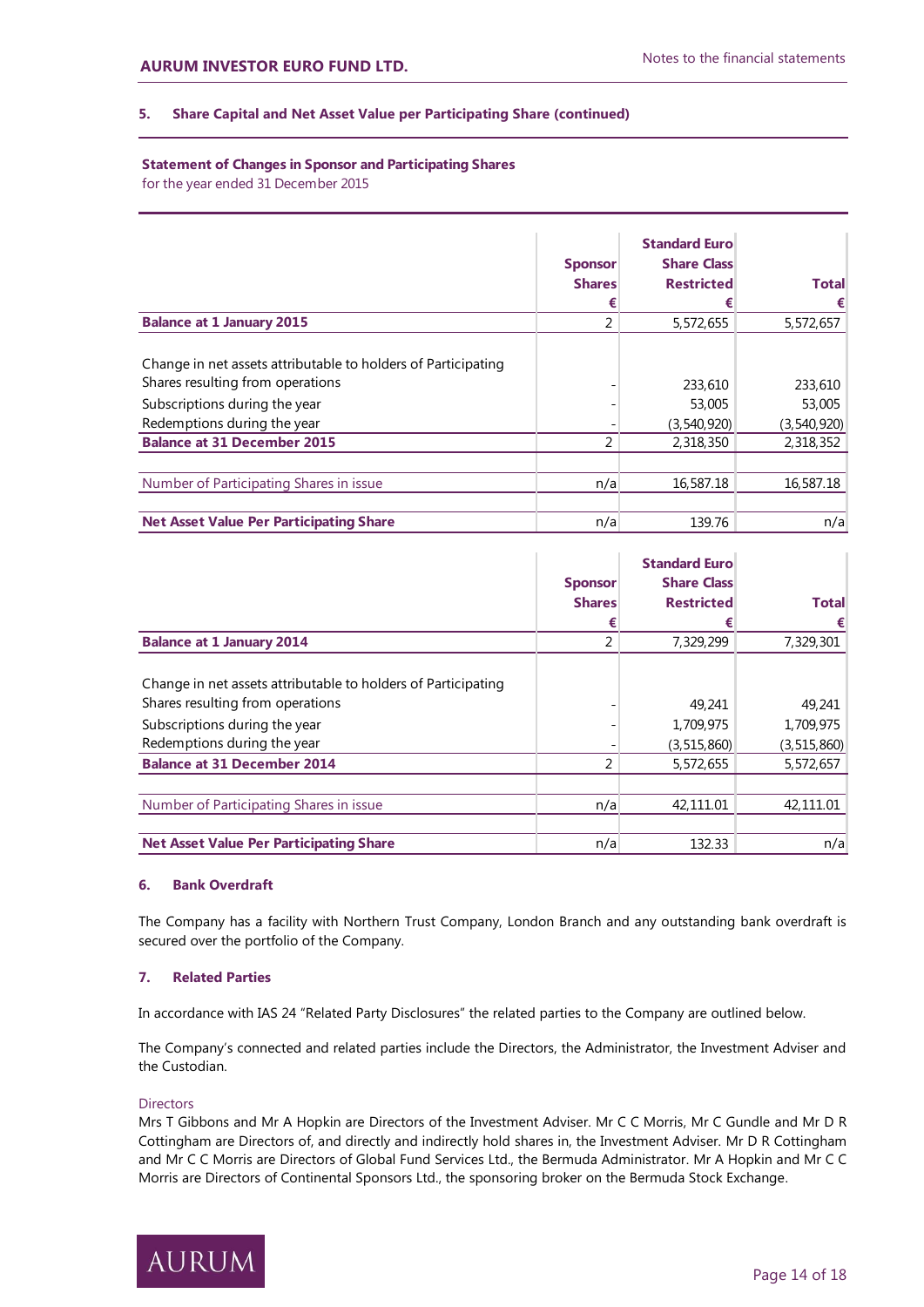# **7. Related Parties (continued)**

Ms M O'Caoimh is employed by an associate of the Irish Administrator as Senior Vice President.

The Investment Adviser is also the sponsor, adviser and investment manager to a number of other investment companies and the Directors of the Company and the Investment Adviser may serve as Directors of such companies.

Persons connected to the Directors, as defined under the Irish Stock Exchange listing requirements, directly and indirectly own all of the Sponsor Shares of the Company. At 31 December 2015, Directors and persons so connected held the following Participating Shares in the Company.

|                                | Number of shares |          |  |
|--------------------------------|------------------|----------|--|
|                                | 2015             | 2014     |  |
| Mr C Gundle                    | 376.01           | 457.15   |  |
| Connected persons of Directors | 776.40           | 861.36   |  |
|                                | 1,152.41         | 1,318.51 |  |

#### **8. Financial Instruments and Risk Exposure**

The Company invests all its assets, other than currency hedging, into the Master Fund which is exposed to market risk, credit risk and liquidity risk arising from the financial instruments it holds. These risks are explained in the financial statements of the Master Fund which are attached. Financial instruments include investments, cash, interest receivable, dividends receivable, subscriptions receivable, bank overdrafts, accrued expenses, redemptions payable and Participating Shares presented as financial liabilities. The carrying value of these financial instruments in the financial statements approximates their fair value.

The Master Fund and the Feeder Funds operate as an integrated structure whereby the Feeder Funds invest solely into the Master Fund except in respect of currency hedging. Total subscriptions made by the Company into the Master Fund during the year were €118,094 (2014: €578,032) and total redemptions made by the Company out of the Master Fund during the year were €4,564,742 (2014: €2,891,011).

Investments in the Master Fund are recorded at the net asset value per share as reported by the Administrator of the Master Fund at the measurement date. Where the Administrator is unable to provide net asset value per share, the Directors make their own assessment of value based on available information. In determining fair value, the Directors take into consideration, where applicable, the impact of suspensions of redemptions, liquidation proceedings, investments in side pockets and any other significant factors.

At 31 December 2015, and 31 December 2014, there were no instances wherein the Administrator was unable to provide the net asset value per share or that the Directors considered it necessary to make any adjustment to the net asset value per share provided in order to arrive at fair value.

As at 31 December 2015, and 31 December 2014, the Company had no capital commitment obligations and no amounts were due from the Company for unsettled purchases. The Company invests into the Master Fund by purchasing the Master Fund's redeemable Participating Shares. The Master Fund allows redemption of these shares on a monthly basis with a 90 day notification period. Movements in the fair value of the Master Fund's portfolio and corresponding movements in the fair value of the Company expose the Company to a profit or loss.

The Company is exposed to currency risk in pursuit of its investment objective, set out in note 1 "General". The currency risk is managed on a monthly basis using Forward Foreign Exchange Contracts.

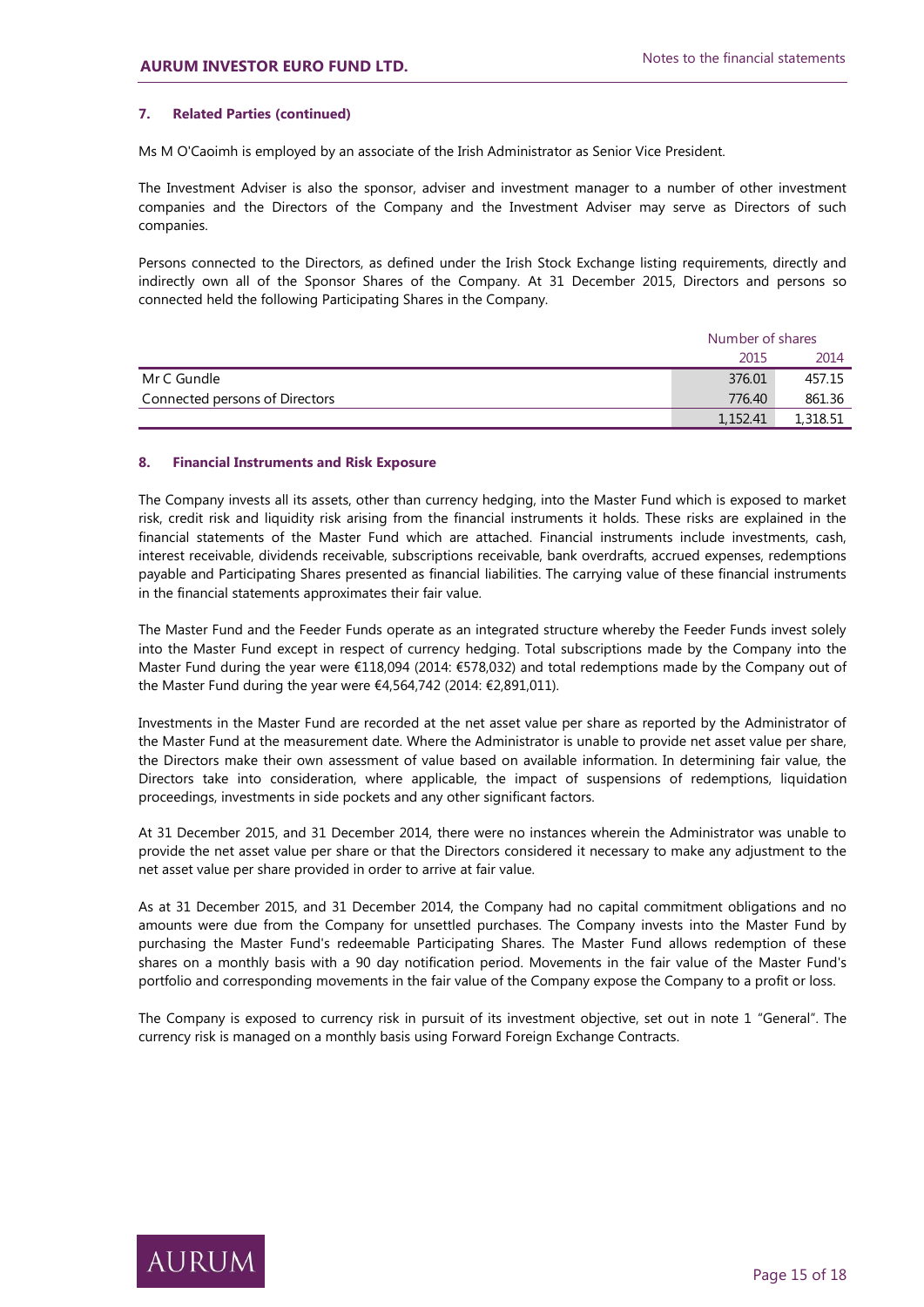# **8. Financial Instruments and Risk Exposure (continued)**

At the Statement of Financial Position date there was a net exposure to currency risk:

| As at 31 December 2015 |                          |                        |                                              |                   |
|------------------------|--------------------------|------------------------|----------------------------------------------|-------------------|
| Currency               | Non-Monetary Assets<br>€ | <b>Monetary Assets</b> | Forward Foreign<br><b>Exchange Contracts</b> | Net Exposure<br>€ |
| US dollar              | 2,256,457                | 65,767                 | (2,316,440)                                  | 5,784             |

# **As at 31 December 2014**

| Currency  | Non-Monetary Assets | <b>Monetary Liabilities</b> | Forward Foreign<br><b>Exchange Contracts</b> | Net Exposure |
|-----------|---------------------|-----------------------------|----------------------------------------------|--------------|
|           |                     | ŧ                           |                                              |              |
| US dollar | 5,778,297           | (771,443)                   | (4,979,729)                                  | 27,125       |

# **9. Net Forward Foreign Exchange Contracts**

As at 31 December 2015, the Company had entered into and not closed Forward Foreign Exchange Contracts to hedge the value of the Company's portfolio. The contracts were with the Custodian.

| <b>Open Forward Foreign Currency Transactions at 31 December 2015</b> |                        |                      |                 |                                |
|-----------------------------------------------------------------------|------------------------|----------------------|-----------------|--------------------------------|
| <b>Currency Sold</b>                                                  | <b>Currency Bought</b> | <b>Currency Rate</b> | Maturity date   | Unrealised<br>Gain/(Loss)<br>€ |
| US\$ 2,531,872                                                        | €                      | 1.0930               | 29 January 2016 |                                |
|                                                                       |                        |                      |                 |                                |

# **Open Forward Foreign Currency Transactions at 31 December 2014**

| <b>Currency Sold</b> | <b>Currency Bought</b> | <b>Currency Rate</b> | Maturity date    | Unrealised<br>Gain/(Loss)<br>€ |
|----------------------|------------------------|----------------------|------------------|--------------------------------|
| € 204,205            | US\$                   | 0.8005               | 31 January 2015  | 5,527                          |
| US\$ 2,019,225       | €                      | 1.2169               | 31 March 2015    |                                |
| € 238,564            | US\$                   | 0.8222               | 31 January 2015  |                                |
| € 238,547            | US\$                   | 0.8222               | 28 February 2015 |                                |
| US\$ 2,564,456       | €                      | 1.2548               | 31 January 2015  | (64,812)                       |
| US\$ 2,309,374       | €                      | 1.2495               | 28 February 2015 | (50, 433)                      |

(109,718)

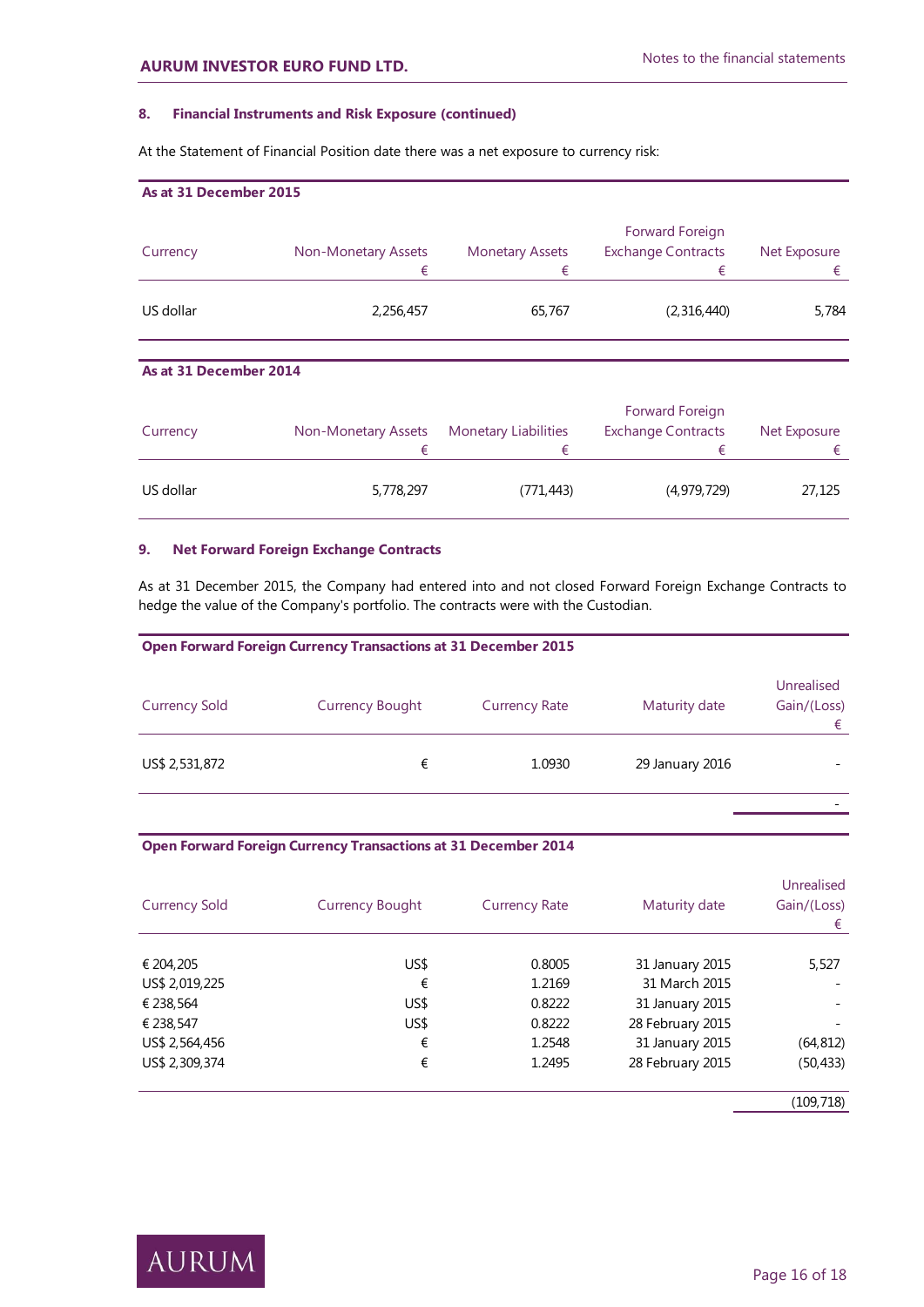# **10. Fair Value Measurement**

The fair value hierarchy prioritises the inputs to valuation techniques used to measure fair value. The categorisation of assets and liabilities within the hierarchy is explained in note 11 of the Master Fund's notes to the financial statements.

The following table represents the financial instruments carried on the Statement of Financial Position at fair value by level within the valuation hierarchy, under IFRS 13 "Fair Value Measurement", as at 31 December 2015:

| Financial assets and liabilities at fair value through profit or loss at 31 December 2015 |                          |           |         |           |
|-------------------------------------------------------------------------------------------|--------------------------|-----------|---------|-----------|
|                                                                                           | Level 1                  | Level 2   | level 3 | Total     |
|                                                                                           |                          |           |         |           |
|                                                                                           |                          |           |         |           |
| Aurum Investor Fund Ltd.                                                                  | $\overline{\phantom{0}}$ | 2,256,457 |         | 2,256,457 |
| Financial assets and liabilities at fair value through profit or loss at 31               |                          |           |         |           |
| December 2015                                                                             |                          | 2,256,457 |         | 2,256,457 |

| Financial assets and liabilities at fair value through profit or loss at 31 December 2014 |         |           |                          |            |
|-------------------------------------------------------------------------------------------|---------|-----------|--------------------------|------------|
|                                                                                           | Level 1 | Level 2   | Level 3                  | Total      |
|                                                                                           | €       |           | €                        |            |
|                                                                                           |         |           |                          |            |
| Aurum Investor Fund Ltd.                                                                  |         | 5,778,297 |                          | 5,778,297  |
| Net unrealised depreciation on Forward Foreign Exchange<br>Contracts                      |         | (109,718) | $\overline{\phantom{a}}$ | (109, 718) |
| Financial assets and liabilities at fair value through profit or loss at 31               |         |           |                          |            |
| December 2014                                                                             |         | 5,668,579 |                          | 5,668,579  |

There were no transfers between Levels 1, 2 or 3 assets held in either year.

No investments have been classified within Level 3 at any time during the year, consequently no reconciliation of Level 3 fair value measurements is required.

For the year ended 31 December 2015, and 31 December 2014, all other assets and liabilities, other than Investments at fair value, whose carrying amounts approximate fair value would have been considered to be classified within Level 2 of the fair value hierarchy if such classification was required.

# **11. Movement on Investments**

Gains and losses related to investments are recognised in the Statement of Comprehensive Income within net gain on investments. The net gain comprises unrealised gains and losses reflecting the movement in the fair value of investments held at the 31 December 2015 and realised gains and losses related to investments sold and forward foreign currency contracts settled during the year. The net gain for the year is analysed in the table below:

|                                                                    | 2015       | 2014       |
|--------------------------------------------------------------------|------------|------------|
|                                                                    | €          | €          |
| Realised gain on investments for the year                          | 1,307,505  | 305,332    |
| Unrealised gain on investments for the year                        |            | 629,568    |
| Unrealised loss on investments for the year                        | (382, 697) |            |
| Realised gain on forward foreign currency contracts for the year   | 284,415    | 120,667    |
| Realised loss on forward foreign currency contracts for the year   | (983, 616) | (754, 107) |
| Unrealised gain on forward foreign currency contracts for the year | 115,245    |            |
| Unrealised loss on forward foreign currency contracts for the year | (5,527)    | (158, 265) |
| Net gain on investments for the year                               | 335,325    | 143,195    |